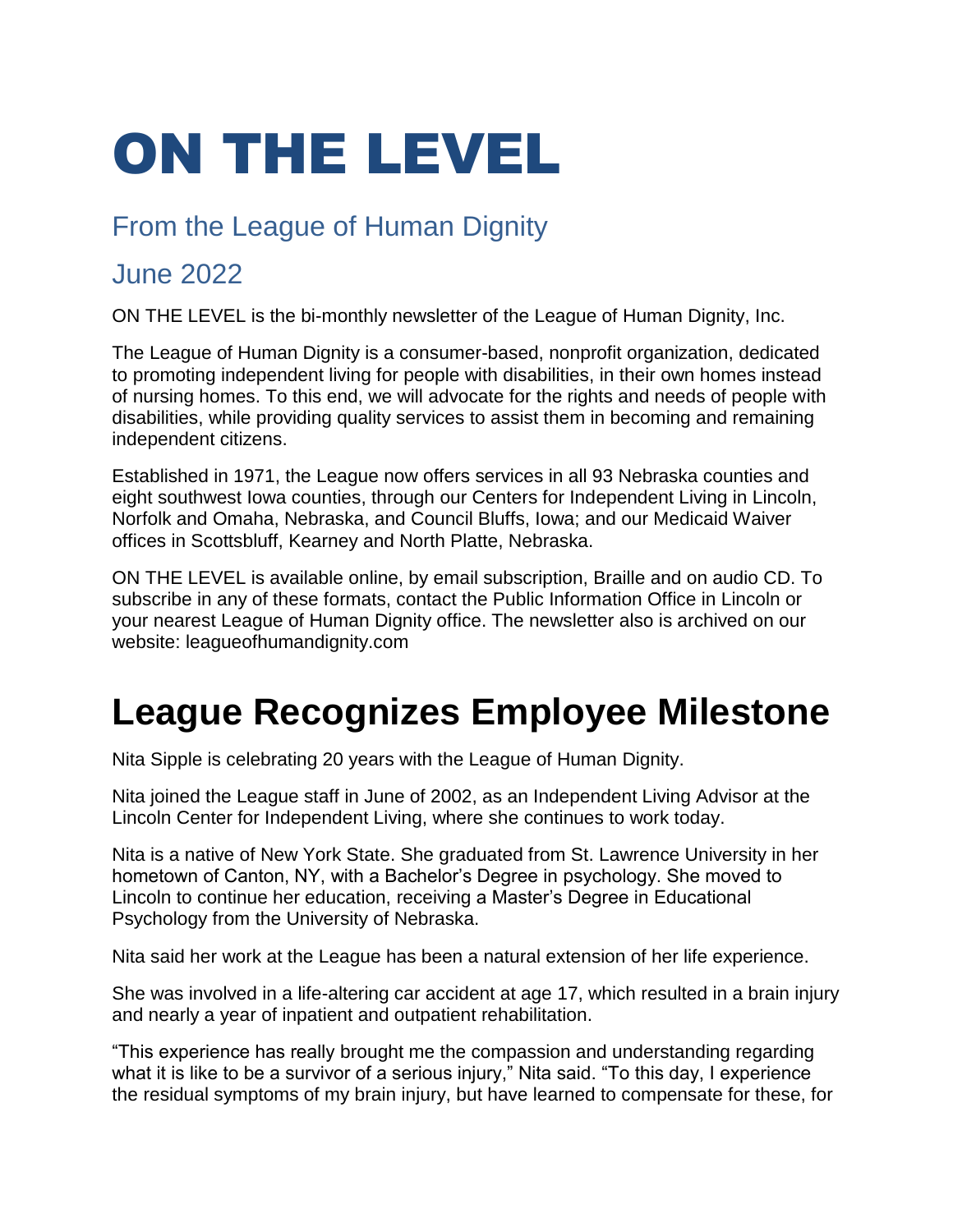the most part. To help others with similar experiences, I have been a brain injury support group facilitator for many years and am active in the Brain Injury Alliance of Nebraska."

As an independent Living Advisor, Nita's work with League consumers includes advocacy, information and referral, and helping people find funding for the services they need.

She said she's seen many state and federal changes that have affected her work over the years. Some have made things more challenging and some have made it easier to help consumers get the services they need.

Examples include adding transition services – particularly youth transition – to the core services of Centers for Independent Living and the COVID-19 pandemic.

While things are slowly getting back to normal after the pandemic's lockdowns, COVID has resulted in a number of alterations in the way Nita does her work, she said. Included among them has been the advent of Zoom meetings and classes. Federal COVID relief funding and emergency Medicaid funding due to the pandemic have made it a bit easier to get funding for consumers in many cases, as well as the state's adoption of Medicaid Expansion in recent years.

Nita celebrated her work milestone with the League staff during a party in her honor June 7, at the League office in Lincoln.

The League of Human Dignity honors its employees who have achieved five years of employment, and each five years thereafter.

#### **Give To Lincoln Day Raises Nearly \$8 Million**

Give To Lincoln Day on May 26 raised nearly \$8 million for Lincoln and Lancaster County nonprofits.

The 11th annual charity event, presented by the Lincoln Community Foundation and several local sponsors, including West Gate Bank, collected 27,451 individual donations, totaling \$7,964,416.27.

Preliminary figures show the League of Human Dignity received \$6,745 in donations, about \$325 more than last year's event.

Each donation also will be matched proportionally, based on dollars raised by each nonprofit, from a \$500,000 match fund, provided by the Lincoln Community Foundation and other event sponsors.

Food Bank of Lincoln was the No. 1 fundraiser with \$343,766.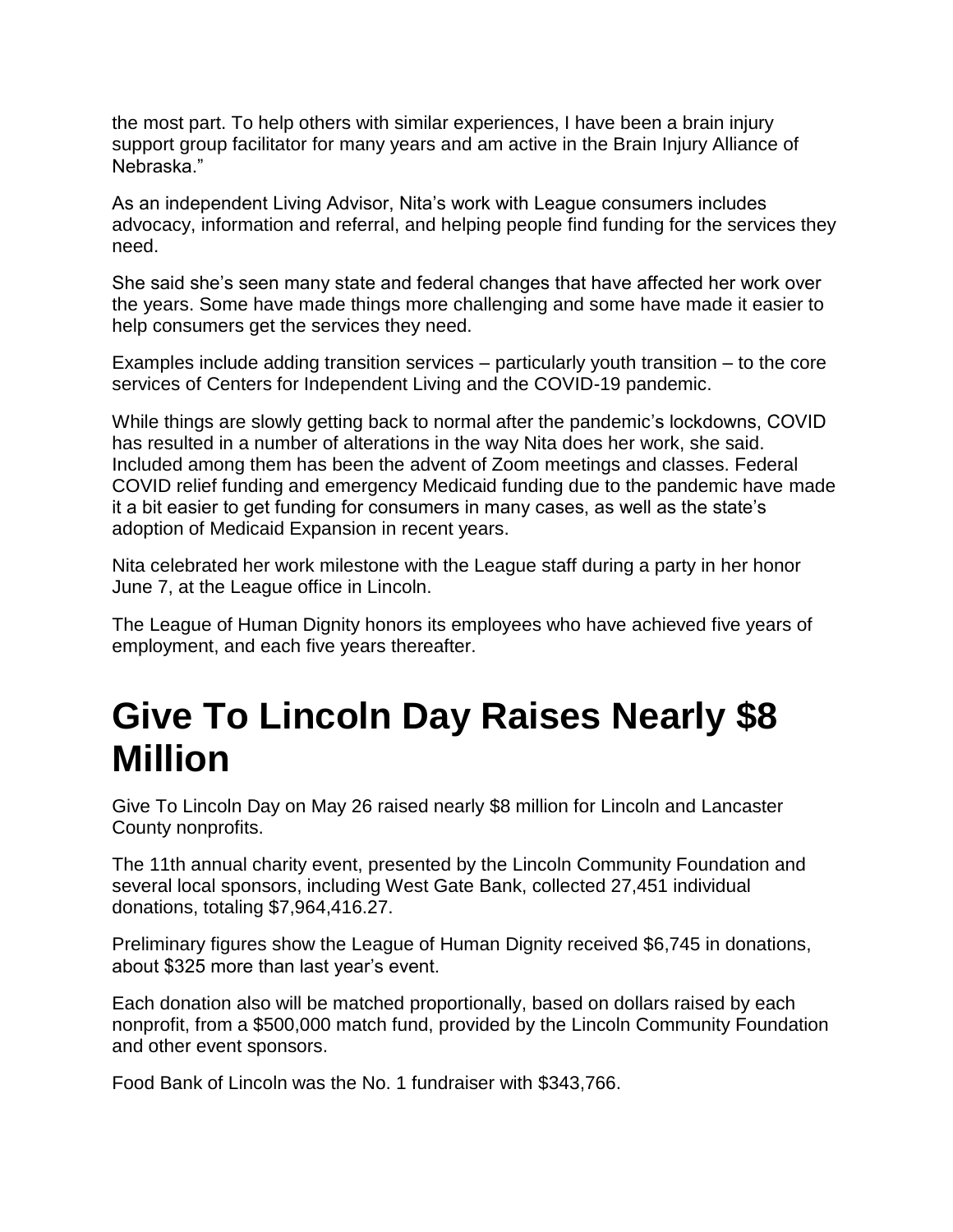The League has participated in each of the past 10 Give To Lincoln Days.

# **CEO's Note**

After what seemed to be a long winter, we now have Summer in full swing. The flowers are blooming and the grass always seems to need cutting! Other than springtime allergies, I love this time of year. It is easier than ever to get outside to go for a walk or bike ride.

When getting prepared to exercise, I do not give much thought to my shoes. Other than I have to have arch supports, I can wear just about any sports shoe on the market. This does not hold true for many people with disabilities. So, the news that another major shoe brand has created styles specifically made to meet the needs of people with disabilities, is very welcome.

In May, Reebok announced that it is launching its first-ever line of adaptive footwear. It will be known as Reebok Fit to Fit. The shoes have features like zippers, heel pull tabs, extra wide options, removable sock liners and low-cut designs.

"At Reebok, we continue to prioritize innovation and creating products that inspire human movement," says Todd Krinsky, senior vice president and general manager of product at Reebok Design Group. "We're proud to introduce our first official adaptive collection to help those with disabilities thrive — from sports and fitness to everyday life."

Reebok collaborated with Zappos Adaptive — a special section of Zappos offering clothing and footwear tailored to those with various disabilities — to develop the new shoes. They worked with people who experience disability to design this line of adaptive footwear.

"First-hand feedback from the disability community is essential when designing or modifying a product that is accessible and also delivers on fashion," said Dana Zumbo, business development manager for Zappos Adaptive. "We're thrilled to have partnered with Reebok on their Fit to Fit Collection, and for the opportunity to introduce our first functional and fashionable athletic shoe to the Zappos Adaptive shopping experience."

Styles that are part of the Fit to Fit adaptive collection are available from Reebok and Zappos in adult unisex sizes. In the future, Zappos said it will offer single shoe options.

Reebok joins other shoemakers that have rolled out adaptive styles in recent years including Nike, Ugg, Steve Madden and Stride Rite.

Kudos to all these shoemakers being inclusive in their footwear. Hopefully, this will help more people to get out and enjoy this beautiful weather — before the snow comes back!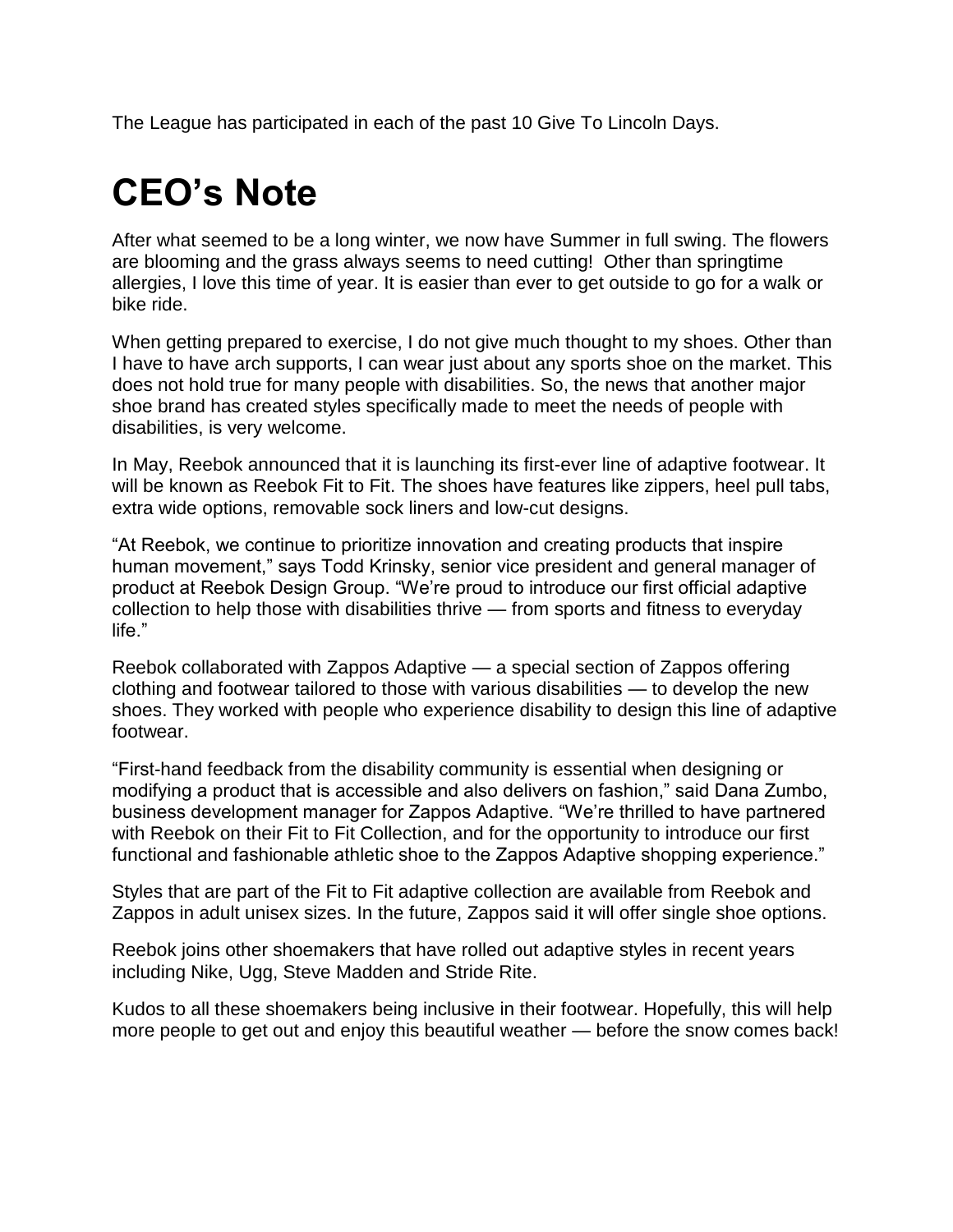# **League Donors**

#### May 4 through May 26, 2022

Builder (\$500 or more): Garner Industries

Supporter (250 to \$499): Cada, Cada & Jewson; Crete Carrier Corporation

Century (\$100 to \$249): University Television UNL, Mr. & Mrs. Robert Reeves

Believer (\$50 to \$99): Ameritas, Continental ContiTech, Farmers Mutual of Nebraska, Lincoln Electric System, North Star High School, Facilities Planning & Construction UNL, UNL College of Engineering

Friend (\$25 to \$49): Union Bank & Trust, Academic Services & Enrollment Management UNL

Other: Kloefkorn Elementary, Lincoln Transportation & Utilities Dept., University Libraries UNL, Academic Services & Environment Management

In Memory of Marcia Jacobson: Sonja Marr

## **BRP Grants**

Barrier Removal Grants are available to qualifying renters or homeowners and their family members who have mobility limitations.

Grants are available to:

- People in Omaha, Council Bluffs, and Lincoln & Lancaster County.
- People with low to moderate income, as defined by the U.S. Department of Housing and Urban Development.
- People who need help removing barriers in their homes.

Examples of eligible modifications include outside ramps and lifts, grab bars, handrails, widened doorways, accessible tubs and showers, and reachable sinks and counters.

League staff offer a variety of services to assist in making homes more accessible to people with disabilities. For more information or for an application for a Barrier Removal Grant, contact:

Lincoln CIL, 1701 P St., Lincoln, NE 68508; Ph.402-441-7871 Omaha CIL, 5513 Center St., Omaha, NE 68106; Ph. 402-595-1256 SW Iowa CIL, 1520 Avenue M, Council Bluffs, IA 51501; Ph. 712-323-6863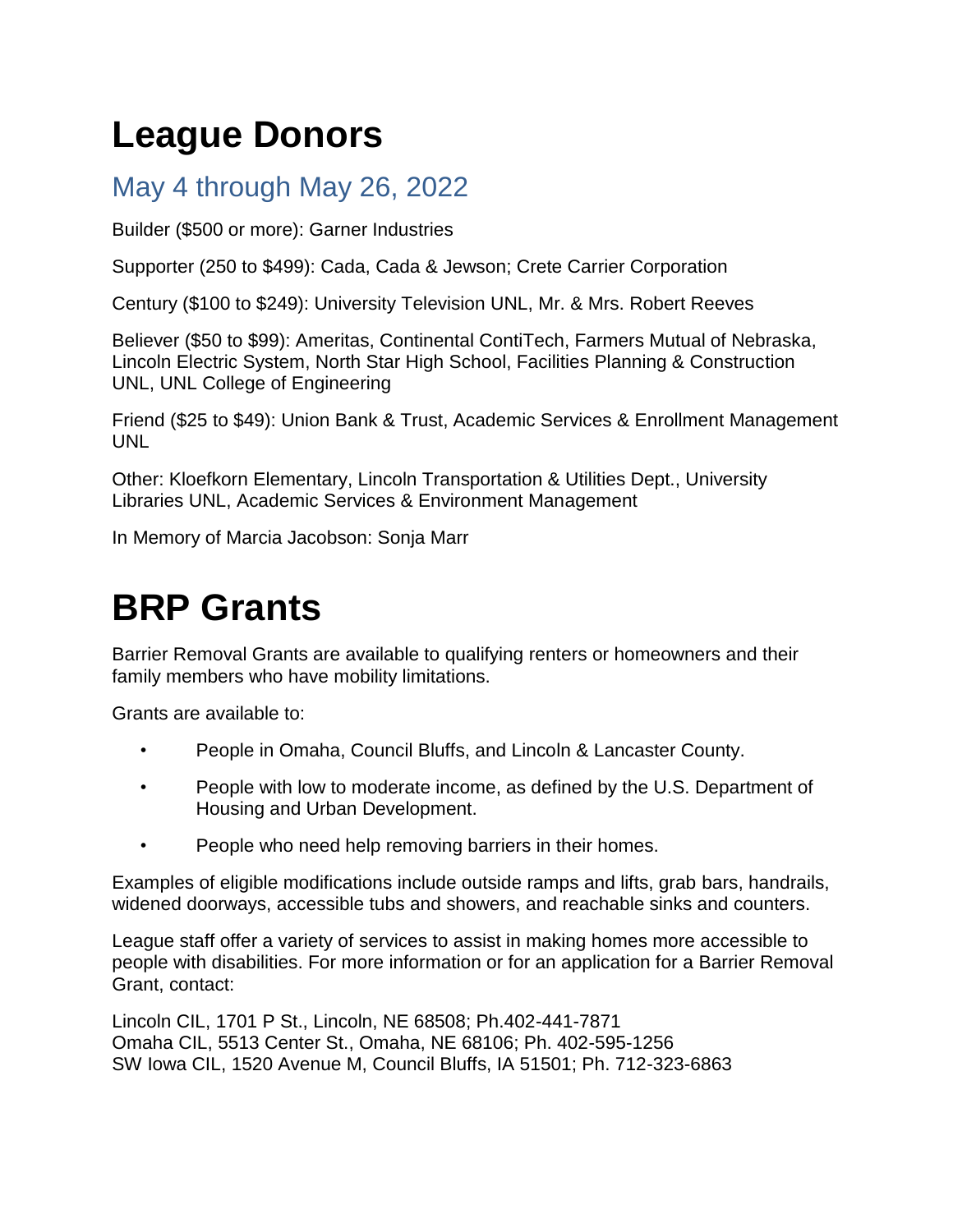# **Inclusive Swing Installed at Woods Park**

#### Equipment a Memorial to 5-Year-Old Heart Transplant **Recipient**

Lincoln's newest inclusive playground installation is complete and open to the public.

The Lincoln Parks Foundation announced in May that the basket swing, interactive chimes and rubber tiling were completed at Woods Park, near 30th and O streets. The new equipment, "Iggy's Unity Swing," is a memorial to 6-year-old Ingrid "Iggy" Borer.

"Lincoln Parks Foundation is proud to honor the life of 6-year-old Ingrid Borer," said the Parks Foundation website in announcing the memorial installation. "Iggy – as she was often known – reveled in time with her family at Woods Park swinging the day away with her twin brother and sister."

Ingrid Borer was born prematurely and with a heart defect in 2014. She and underwent a heart transplant when she was only two months old and spent nearly the first six months of her life in a hospital. She died at age 6 in December 2020.

The park installation in her honor was paid for by donations and fulfills her family's dream of creating a park space that is accessible to all and promotes inclusive play. This is the second such swing in Lincoln parks. The other is in Van Dorn park.

The project was completed at the same time as Lincoln parks officials are working on a plan to increase access to inclusive, adaptive play facilities throughout the city for children of all ability levels.

A photo accompanies this article showing a large bow-shaped frame from which is suspended a round swing. To the left of the stricture are three tall chimes, rising from the rubber-tile playground surface.

#### **Tacos for a Cause**

#### Come Join Us: July 13, 2022 Tipsy Tina's Taco Cantina, Lincoln, NE

The League of Human Dignity is a nonprofit, consumer-controlled nonresidential community-based organization promoting a more independent lifestyle for people with disabilities.

A portion of the day's sales will be donated to help support this impactful Lincoln nonprofit.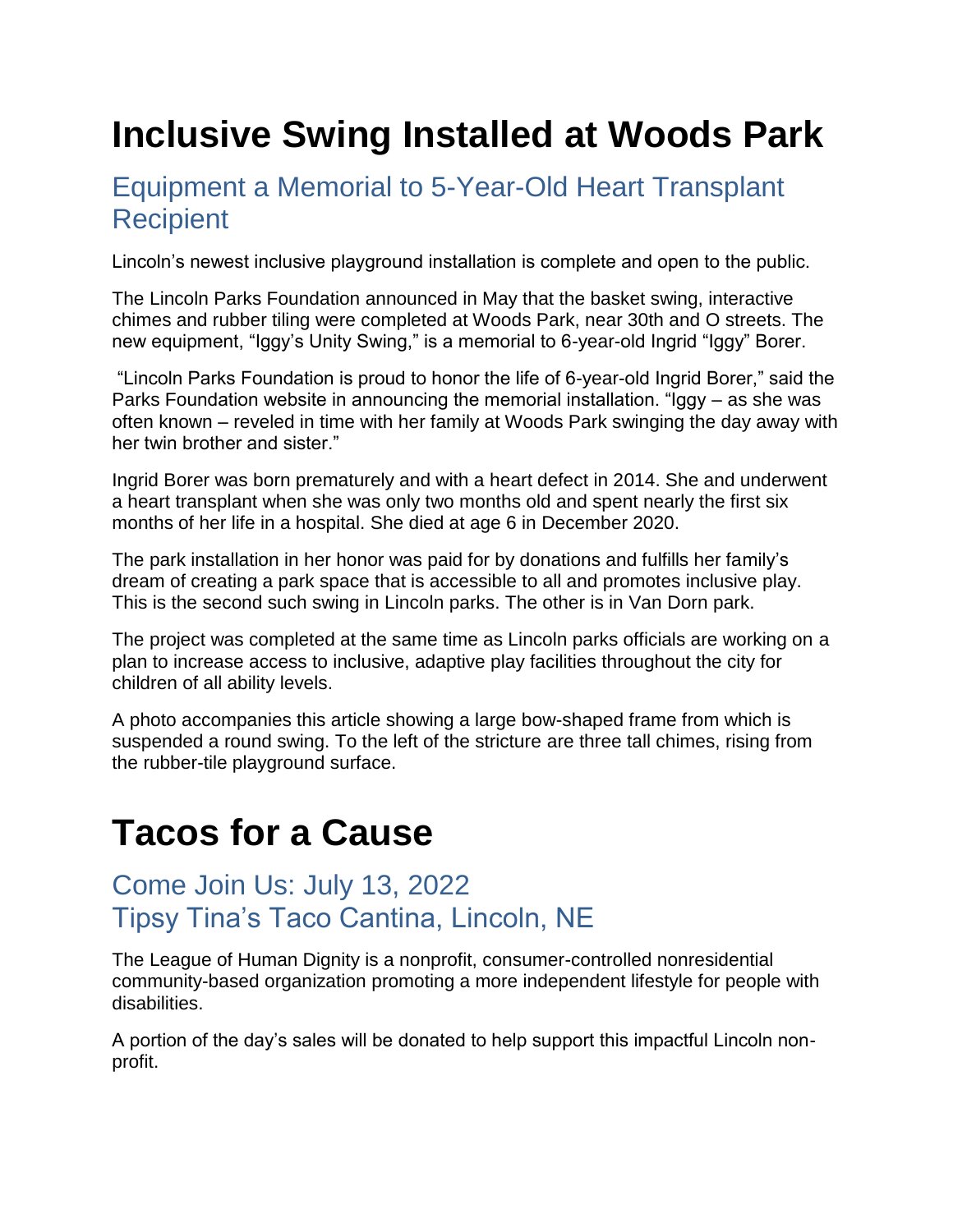# **Save the Date . . .**

Omaha and Southwest Iowa Centers for Independent Living 2022 Benefit Golf Event Friday, August 12, 2022, Bent Tree Golf Club Council Bluffs, Iowa

- Four-Player Golf Scramble
- Silent Auction
- Buffet Dinner
- And More!

Proceeds from this annual fund-raising event go to the League's Omaha and Southwest Iowa Centers for Independent Living, helping fulfill their mission: promoting and supporting independent living and the full participation by people with disabilities in their community.

If you would like to help out as an event planner, player, underwriter, sponsor or all of the above, contact the League of Human Dignity: 402-595-1256 in Omaha or 712-323- 6863 in Council Bluffs.

## **2022 Health Observances**

#### June

Alzheimer's & Brain Awareness Month, Alzheimer's Association

National Aphasia Awareness Month, National Aphasia Association, American Stroke Association

Cataract Awareness Month, Prevent Blindness, American Academy of Ophthalmology Myasthenia Gravis Awareness Month, MG Foundation of America

National Congenital Cytomegalovirus Awareness Month, Centers for Disease Control and Prevention

National Migraine & Headache Awareness Month, Coalition for Headache and Migraine **Patients** 

National Scleroderma Awareness Month, National Scleroderma Foundation PTSD Awareness Month, National Center for PTSD

The last week in June is Helen Keller DeafBlind Awareness Week, Helen Keller National Center for DeafBlind Youths & Adults

June 6 is National Cancer Survivor's Day, National Cancer Survivor's Day Foundation June 18 is Autistic Pride Day, American Autism Associaltion

#### **July**

International Group B Strep Awareness Month, Group B Strep International Juvenile Arthritis Awareness Month, the Arthritis Foundation National Cleft & Craniofacial Awareness & Prevention Month, AmeriFace, cleftAdvocate Sarcoma Awareness Month, Sarcoma Foundation of America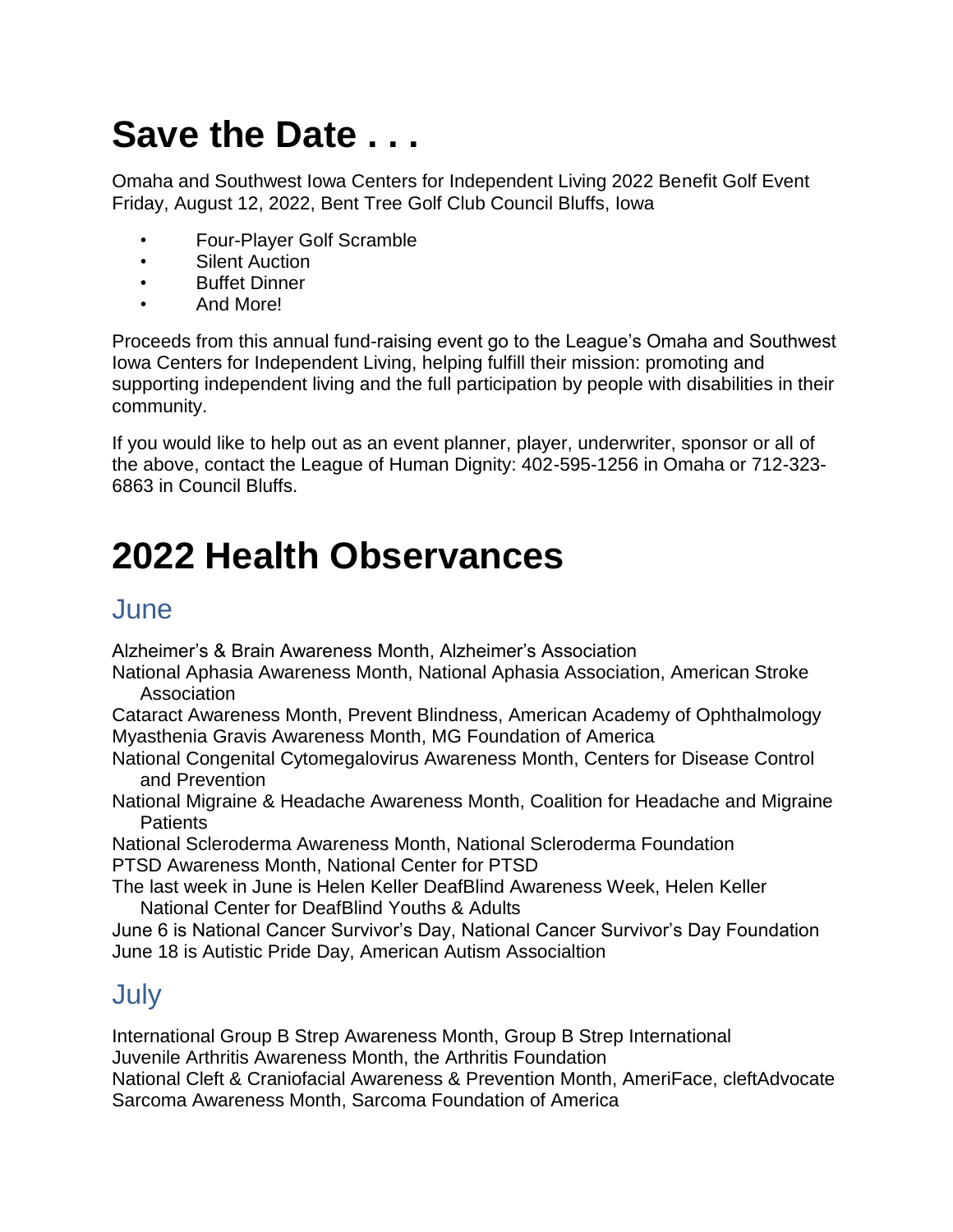Ultraviolet Safety Awareness Month, U.S. Department of Veterans Affairs July 28 is World Hepatitis Day, World Hepatitis Alliance

## **July is UV Safety Awareness Month**

Summer officially begins on June 21, the longest day of the year, and with it comes more time outdoors soaking up those rays — fun in the sun — and an increased risk from exposure to ultraviolet radiation.

And that makes July the perfect month to highlight UV Safety Awareness. Because too much exposure to the sun's short wavelength and longer wavelength radiation — UV-A and UV-B — can damage skin and eyes.

Overexposure can suppress the body's immune system, cause premature skin aging, skin cancer, and eye conditions that lead to cataracts and macular degeneration. The damage builds up over time, so start taking sun safety precautions at an early age. To minimize your risks:

- Cover up wear tightly-woven clothing that blocks light, and a hat that protects the neck, ears, eyes, forehead, nose and scalp, and wear UVabsorbent sunglasses
- Use sunscreen at least SPF 15. You want to block both UVA and UVB rays – and use the right amount: at least an ounce every two hours.
- Limit exposure find some shade. UV rays are most intense between 10 a.m. and 4 p.m.

Enjoy the outdoors this summer but remember to protect your eyes and skin.

### **Airport Joins 'Hidden Disabilities' Program**

#### UK-Based Project Aims to Help Travelers Get Needed **Assistance**

Air passengers with "hidden" disabilities are one step closer to getting the help they need while traveling.

The Lincoln Airport has partnered with the Hidden Disabilities Sunflower organization, to bring its Sunflower Lanyard Program to Lincoln. The airport is the first in Nebraska to implement this program.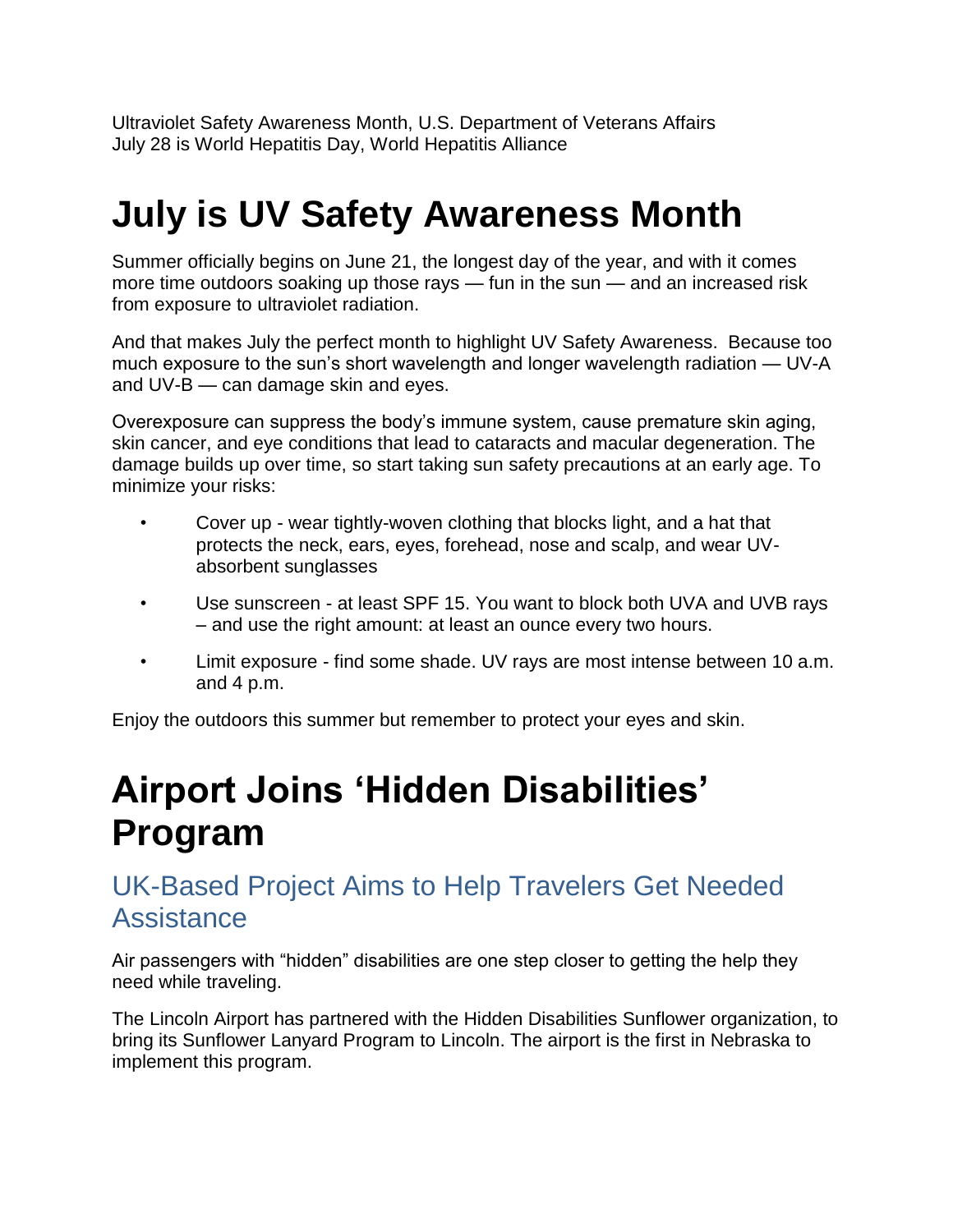Disabilities that are not obvious to others include autism, chronic pain, learning difficulties, mental health conditions, speech impairments, sight loss, hearing loss, respiratory conditions diabetes, chronic pain, depression and anxiety disorders disabilities that significantly impact day-to-day life. You may not be able to see these conditions but they're still there.

People living with these disabilities often face barriers in their daily lives including a lack of understanding and negative attitudes. Travelers may choose to wear the Sunflower lanyard to discreetly identify that they may need support, help, or just a little more time in shops, transport, or public spaces.

The Sunflower organization, based in the United Kingdom, helps people discreetly inform others that they have a disability that may not be readily apparent. They do this by obtaining and using a free Sunflower printed lanyard or another Sunflower-branded item. The Hidden Disabilities Sunflower indicates to anyone, particularly airport personnel, that the wearer may need more assistance and that patience is appreciated.

Any travelers who feel they have a hidden disability can ask for a lanyard, bracelet or sunflower pin badge at the airline ticket counter or customer service counter. There is no registration required.

Those who wish to participate in the program determine for themselves when to wear the items. When someone working at the Airport sees an individual wearing a Hidden Disabilities Sunflower-branded item, they will know that this person may need extra assistance/patience.

Wearers are not exempt from normal airport operations like security screenings.

The program is relatively new to the United States. It began in the United Kingdom and is recognized in several other countries. The program is recognized at a growing number of U.S. airports.

For more information, go online to hiddendisabilitiesstore.com/us.

The Transportation Security Administration also offers "TSA Cares," a helpline number designed to assist travelers who have disabilities and medical conditions, prior to getting to the airport. Travelers may call TSA Cares at 1-855-787-2227 with questions about screening policies, procedures and what to expect at the security checkpoint.

#### **Try the League's Equipment Loan & Rental Program**

Have you or a family member ever suffered a minor injury that required the use of crutches or a wheelchair for a short time? Has a recent illness or accident made it necessary to use a walker, transfer bench or a commode? Do you have equipment that you no longer need?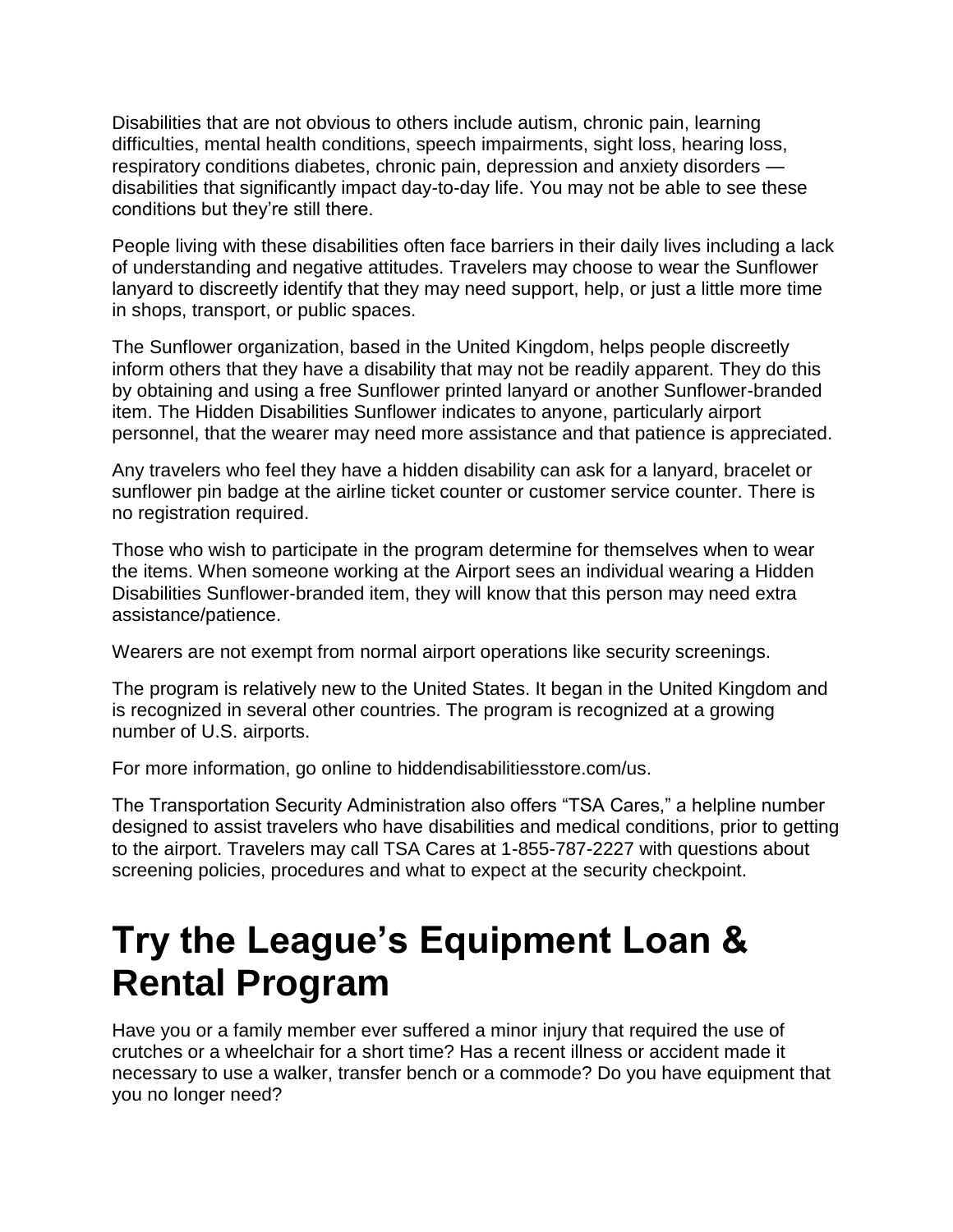Through the League of Human Dignity's Equipment Loan Program, you can rent or borrow many durable medical equipment items for a small fee. We also encourage donations of these items.

We do not loan or rent items that require special or custom fitting and/or supervision by a doctor, such as braces or corsets.

All donated items need to be in good shape. We do not accept donations that need repair.

Items we loan include Tub Seats & Benches, 2-Wheel Walkers, Canes, Crutches, Commodes, Reachers, and Grab Bars.

A one-time fee of \$5 is required — \$25 for Rollator Walkers — and the loan lasts as long as the items are needed. All loans are subject to availability.

Items we rent include Manual Wheelchairs, Transport Wheelchairs, Rolling Shower Chairs, Knee Walkers, and Hoyer Lifts.

Monthly rental and deposits vary by item and rent includes all maintenance and servicing during rental period. All rentals are subject to availability.

For details, to see if we have what you need, or to see if you have what we need and would like to make a donation, call or visit the League of Human Dignity office nearest

#### **Where to Find Us**

LINCOLN

Center for Independent Living 1701 P Street, Lincoln, NE 68508 Phone 402-441-7871

**OMAHA** Center for Independent Living 5513 Center Street, Omaha, NE 68106 Phone 402-595-1256

NORFOLK Center for Independent Living 400 Elm Avenue, Norfolk, NE 68701 Phone 402-371-4475

SOUTHWEST IOWA Center for Independent Living 1520 Avenue M, Council Bluffs, IA 51501 Phone 712-323-6863

PANHANDLE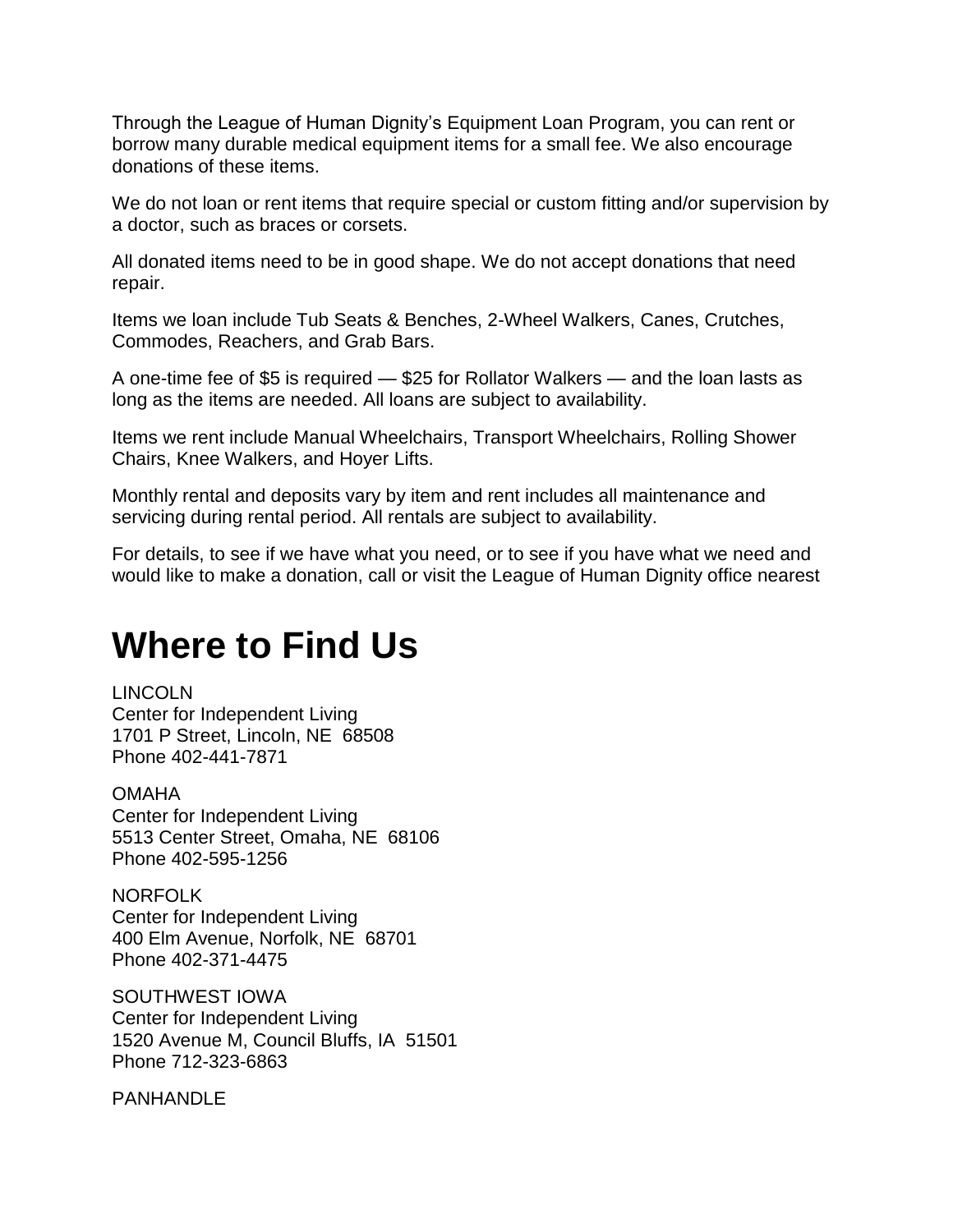Medicaid Waiver Office 17 E 21 St., Scottsbluff, NE 69361 Phone 308-632-0470

**KEARNEY** Medicaid Waiver Office 3811 29th Avenue, Suite 2 Kearney NE 68845 Phone 308-224-3665

NORTH PLATTE Medicaid Waiver Office 2509 Halligan Dr., North Platte, NE 69101 Phone 308-532-4911

Online at: leagueofhumandignity.com & Please follow us on Facebook and Twitter

#### **CMS Unveils More User-Friendly Medicare Website**

Medicare & Medicaid officials have updated their agency's website to make it easier to access and navigate.

The Centers for Medicare & Medicaid Services (CMS) unveiled the more "user-friendly" Medicare.org website May 18.

"CMS is making Medicare.gov easier to use and more helpful for people seeking to understand their Medicare coverage, which is an essential part of staying hea--lthy," said CMS Administrator Chiquita Brooks-LaSure. "We are committed to listening to the people we serve as we design and deliver new, personalized online resources and expanded customer support options for people with Medicare coverage and those who support them."

The website updates, ongoing since 2021, are based on consumer feedback. The site features timely initiatives and messages on a redesigned homepage. They highlight key tasks and information most frequently sought by people with Medicare, people nearing Medicare eligibility, and their families.

The latest improvements also, add more detailed pricing information about Medicare Supplement Insurance (Medigap) Policies, providing the information people need to compare Medigap plan costs and coverage options.

CMS is committed to providing comprehensive and easily accessible information to support Medicare decision making. Additional improvements are planned for the next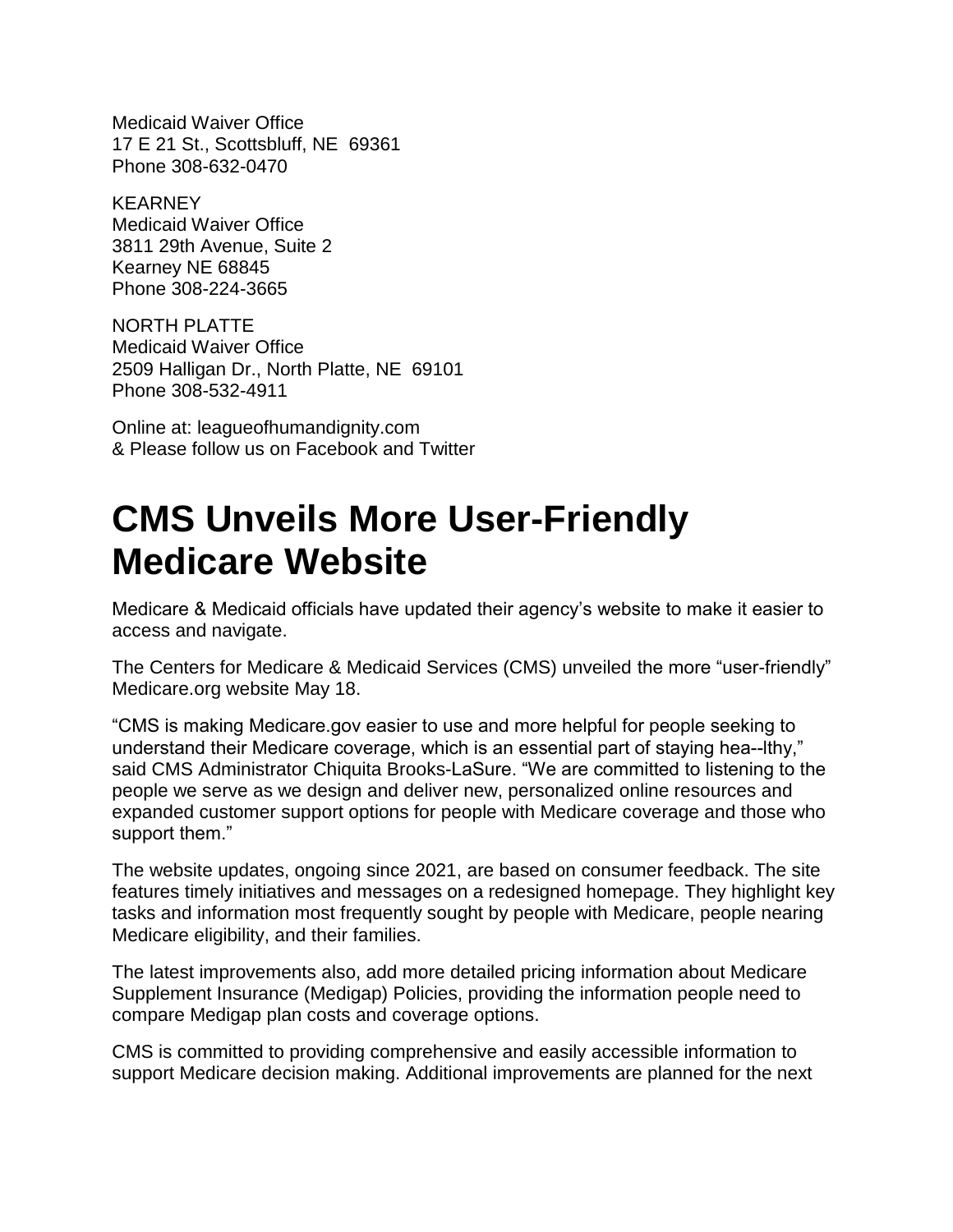few months to streamline the Medicare Plan Finder landing page and the Medicare Account landing page, and align the look and feel with the new home page.

CMS continues to use feedback from Medicare.gov users, along with human-centered design principles, to explore and plan future enhancements to the website and is committed to expanding personalization to create an optimized customer experience for people with Medicare and those who help them.

## **2022 Lincoln Benefit Golf Event**

Thursday, September 15, 2022, The Highlands Golf Course, 5501 NW 12th Street, Lincoln, NE

This is an 18-hole, four-player scramble. Register a team!

Sponsorship and underwriting options also are available. For more information, contact: The League of Human Dignity, 1701 P Street, Lincoln, NE 68508, call toll free: 1-888- 508-4658 or email janderson@leagueofhumandignity.com

Proceeds from this annual event will go to the Lincoln Center for Independent Living, to help promote independent living and the full integration of people with disabilities into society.

# **League Services Promote Independence**

People with disabilities often face barriers to achieving and maintaining their independence.

The services provided by the League of Human Dignity's four Centers for Independent Living in Nebraska and Southwest Iowa are designed to help them overcome those barriers.

Services provided by the League include, but are not limited to:

- Individual and systems advocacy
- Information and referral
- Independent living skills training
- Peer counseling and support
- Transition from institutions to the community or from school to the next phase of life
- Training in personal assistant hiring and management
- Barrier removal grants
- Equipment loan and rental

The League has the experience and the expertise — we have been helping people achieve and maintain their independence since 1971.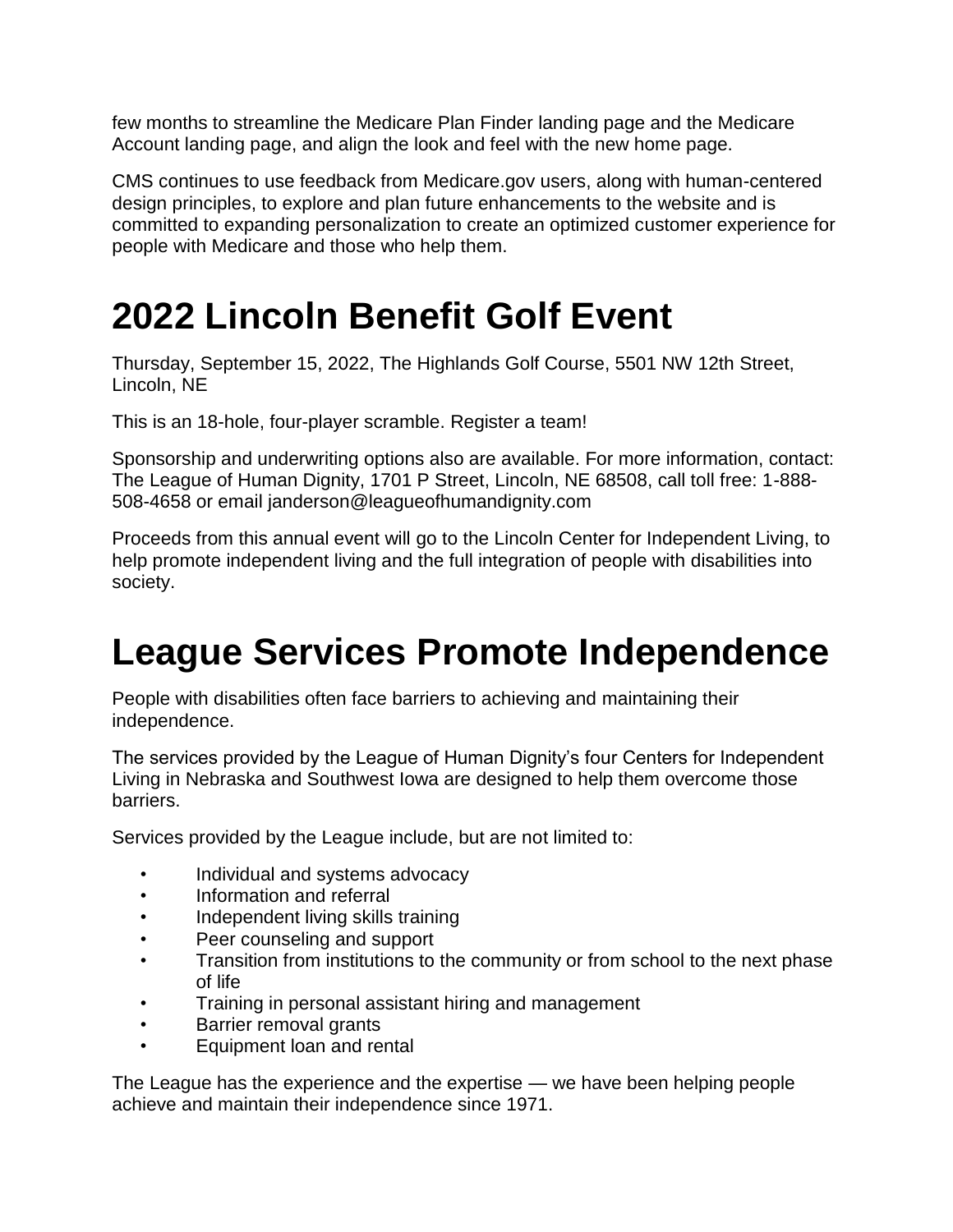Find out whether we can help you achieve or maintain your independence by calling 402-441-7871. Contact our offices at 1701 P Street in Lincoln, 8 a.m. to 5 p.m., Monday through Friday, or call any of our other Centers for Independent Living, listed elsewhere in this newsletter.

Our Centers for Independent Living serve 43 Nebraska counties and eight counties in Southwest Iowa. We also serve all 93 Nebraska counties through the state's Medicaid Waiver Program for people who are aged or have disabilities.

## **Associations & Support Groups**

The League maintains a list of associations and support groups in Nebraska, Southwest Iowa, the region and the nation for people with disabilities and their loved ones.

To see the complete list, in pdf format, please visit our website: leagueofhumandignity.com/getinvolved/ and click on "Support Groups."

We aim to keep the list as up to date as possible, so additions and changes are welcome. Call the League at 402-441-7871.

### **Classifieds**

**HELP WANTED:** Services Coordinator - Omaha, Norfolk

The League of Human Dignity is seeking full time Services Coordinators in Omaha and Northeast Nebraska to assist adults with disability to remain in their homes and communities.

Baccalaureate or graduate degree in human services fields required AND at least two years full-time experience in long-term care, teaching, gerontology, rehabilitation, community health, working with individuals with disabilities, or closely related social human services.

Qualified candidates with disability are strongly encouraged to apply. These positions remain open until filled. Send cover letter and resume to: In Omaha, Lora Young, lyoung@leagueofhumandignity.com

In Norfolk, Jane Fink, [jfink@leagueofhumandignity.com](mailto:jfink@leagueofhumandignity.com) EOE

**HELP WANTED:** Independent Living Advisor - Omaha

The League of Human Dignity Omaha Center for Independent Living is expanding and seeking to add to our team a full time Independent Living Advisor to provide services that assist people with disability to live independently in their homes and communities.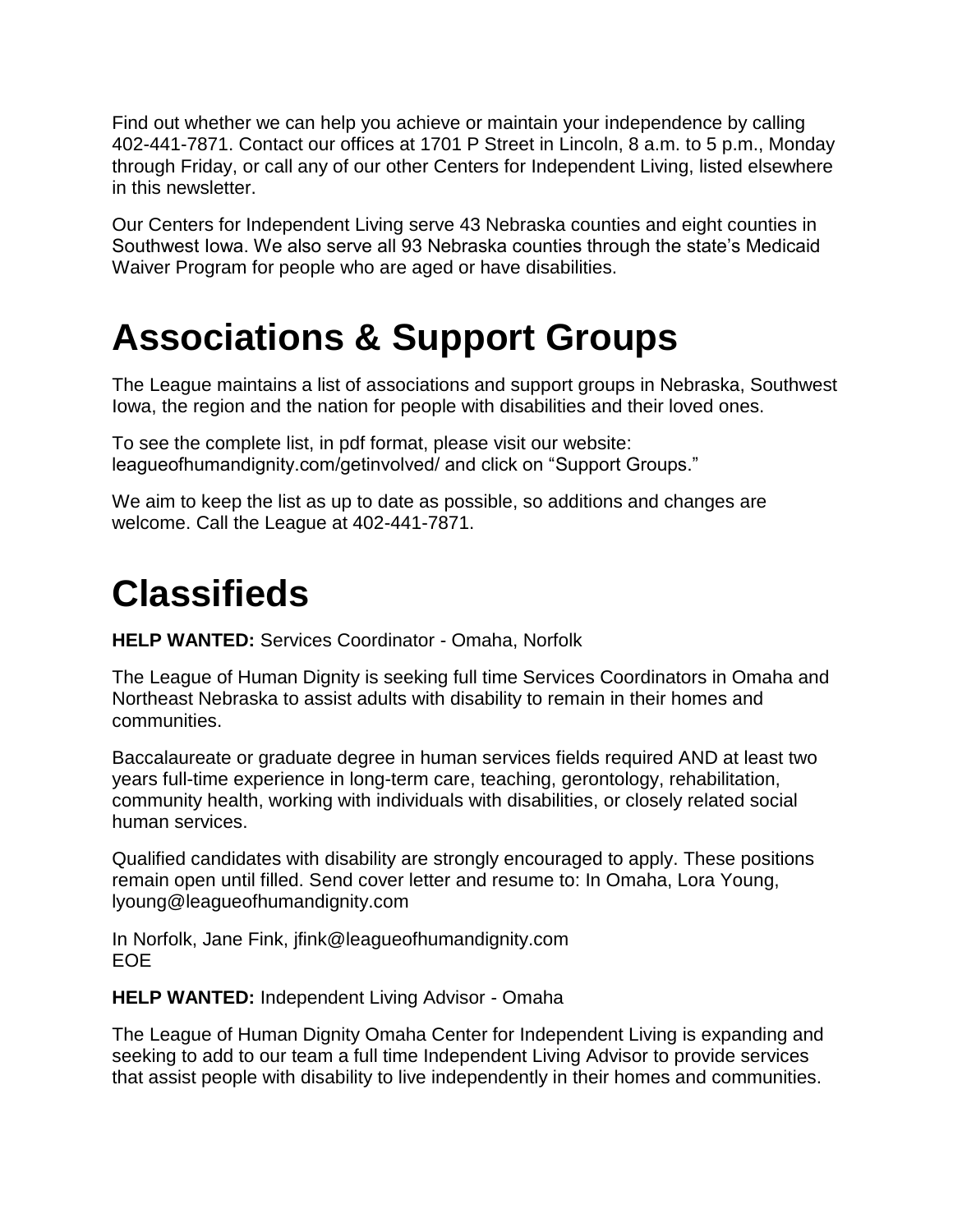Applicant must have a degree in a human service field or experience working with individuals with disability.

Qualified candidates with disability are strongly encouraged to apply. Open until filled. Send cover letter and resume to: Lora Young, lyoung@leagueofhumandignity.com EOE

**RECYCLING:** We are recycling electric wheelchairs and scooters. Will pick them up if needed. Call 402-890-8235 (Lincoln).

### **League of Human Dignity Building Corporation**

The League of Human Dignity Building Corporation is taking applications for one- and two-bedroom apartments with roll-in showers in Lincoln, Omaha, York, Columbus, Norfolk and Hastings.

These are HUD units, and rent is based on income.

Eligible applicants must experience disability and must qualify under income guidelines established by the U.S. Department of Housing and Urban Development (HUD).

To apply, or for more information, call 402-441-7871 or 888-508-4758 (toll free) or email: [kkay@leagueofhumandignity.com](mailto:kkay@leagueofhumandignity.com)

EQUAL HOUSING OPPORTUNITY

### **Join Us on Social Media**

Find us on Facebook — just click the logo in the print version of this newsletter or on our webpage or search for us from your own Facebook page.

Follow us on Twitter too. Just click the logo in the print version of this newsletter or on our webpage or find us @LHD68508.

#### **Radio Reading Networks for Iowans, Nebraskans**

The Iowa Radio Reading Information Service, or IRIS, is a free service available to anyone in Iowa living with a visual, cognitive or physical disability that prevents them from reading print material.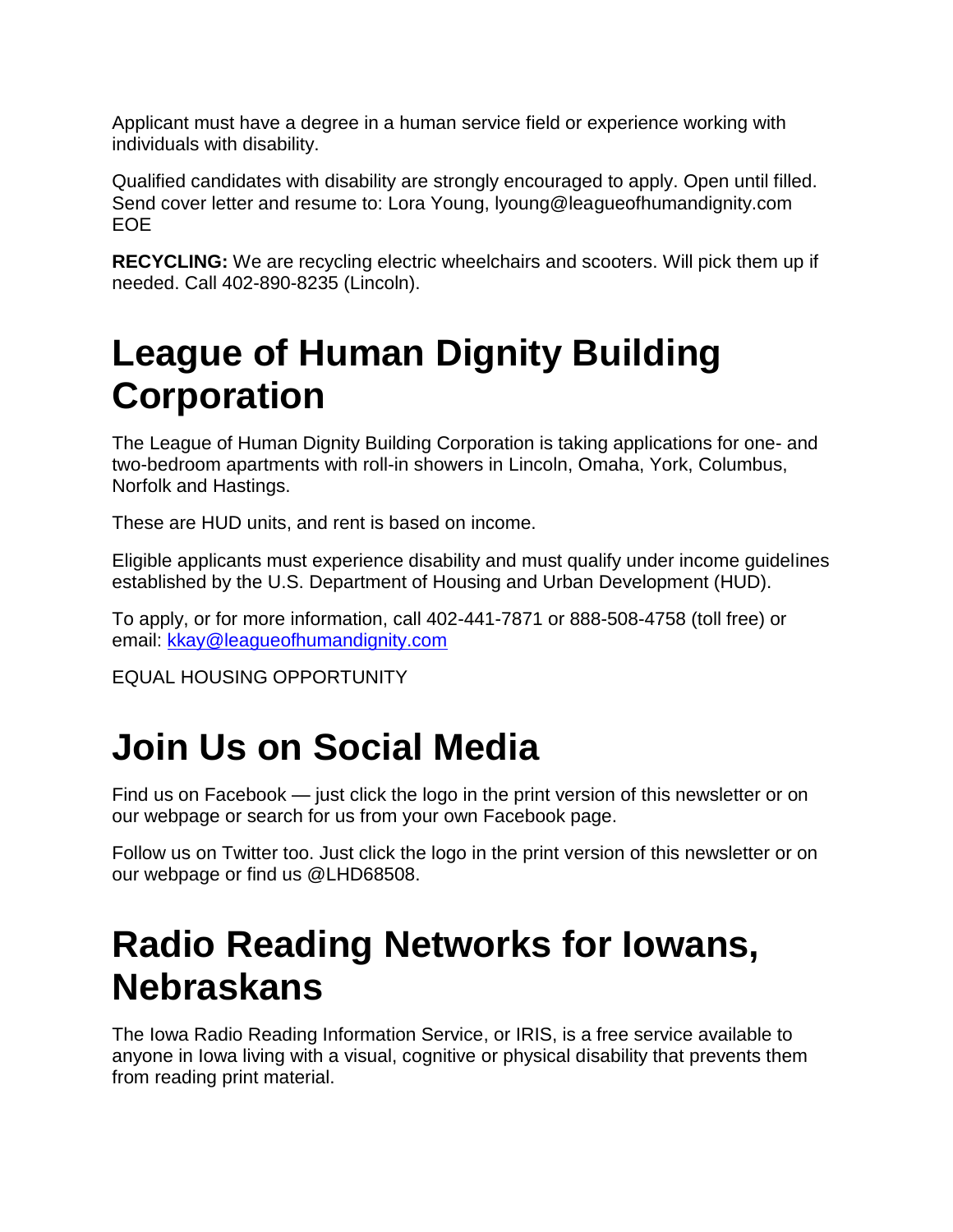More than 400 Iowa volunteers read print information to the more than 11,000 printdisabled listeners. Listeners can access the IRIS signal in seven different ways, including custom radio and digital receivers, via web stream, podcasts, on their mobile phones and devices, and smart speakers. All IRIS equipment and services are provided to listeners at no cost to them.

The service broadcasts 24 hours a day, seven days a week. Volunteers at seven locations around the state read each morning from local newspapers including the Daily Nonpareil in Council Bluffs, and national newspapers and magazines.

IRIS is a nonprofit organization supported by the state, grants and donations. The service ranges in cost from about \$40 to \$335, depending on what type of device is needed by a listener.

To become an IRIS listener, fill out and submit the short online form available on the service's website, www.iowaradioreading.org. You also can download the form, fill it out and mail it in. Call 877-404-4747 for more information.

Nebraska's Radio Talking Book Network, or RTBN, now in its 46th year, offers a similar service for the estimated 39,700 people who are blind and visually impaired across the state.

More than 70 volunteers read aloud print media including local and statewide newspapers, including local grocery store and department store ads, and magazines. Listeners also can access programming in several ways — via RTBS FM radio, internet stream, smartphone app, internet receiver options, via phone and from the RTBS website, rtbs.org.

To apply for a free RTBS radio, fill out the form available on the organization's website or call 402-572-3003 for more information.

#### **Keep Reading with Talking Book & Braille Service**

People with limited ability to read, hold a book or turn pages still can enjoy their favorite books and magazines, through to the Nebraska Library Commission's free Talking Book and Braille Service.

The program provides free audiobooks and audio magazines and braille through the mail and through digital download to individuals with a visual or physical condition, or a reading disability which limits use of regular print.

The collection consists of books and magazines similar to those found in a public library. The service is part of a nationwide network of cooperating libraries headed by the National Library Service, a division of the Library of Congress.